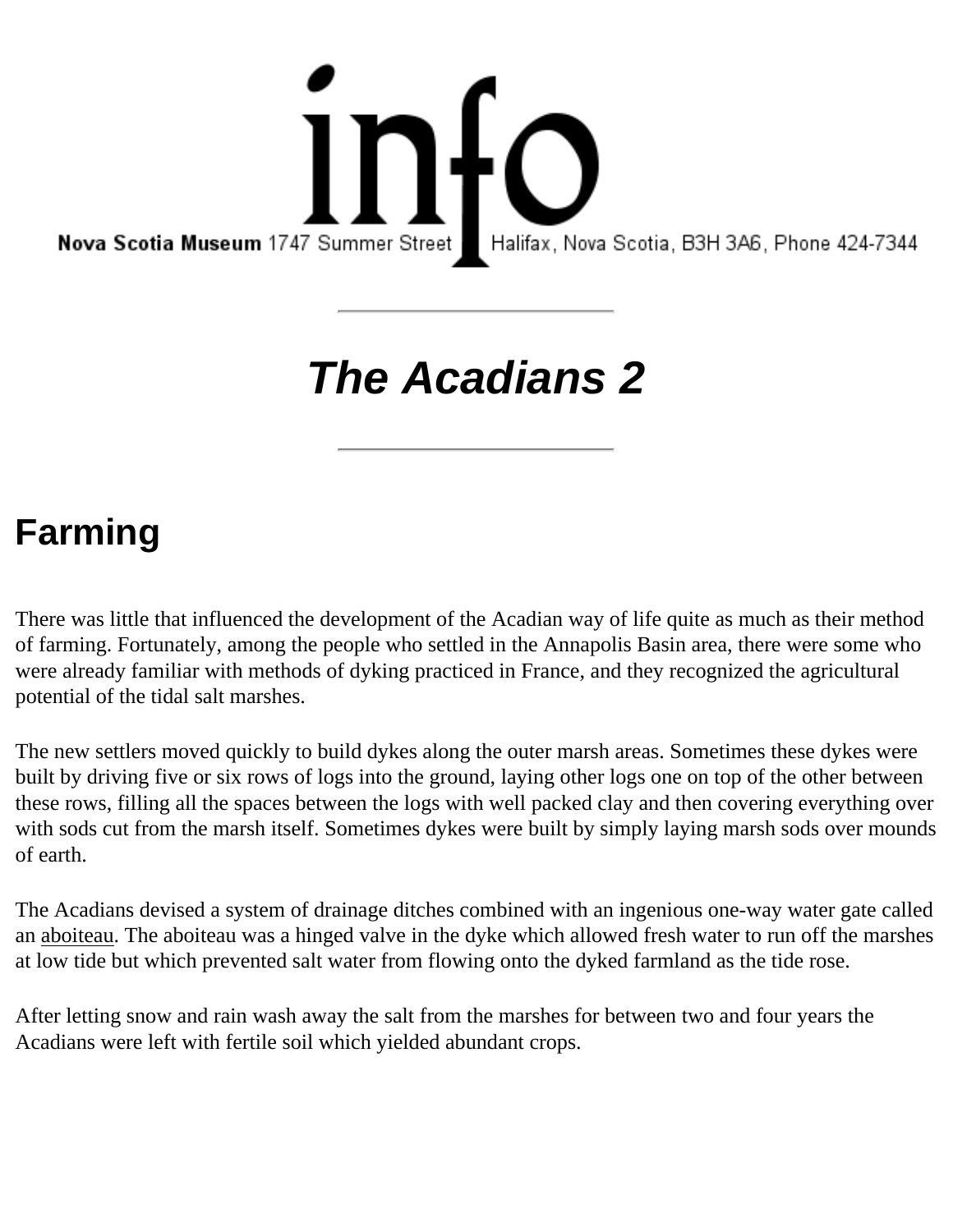

The Acadians were sometimes called lazy by the French and by settlers from other communities. They were referred to as défricheurs d'eau (clearers of water) because they built dykes and cultivated the natural meadows and marshes, rarely clearing the upland forests for agricultural purposes. But today we can appreciate the wisdom of their approach because we now know that, with the agricultural methods employed at the time, the marshlands were more productive than the uplands would have been.

Their use of salt-marsh hay as feed for cattle is a good example of this. When the Acadians settled on the marshlands, they discovered a coarse salt hay (spartina) that grew there naturally even when the marshes were covered twice daily by the tides. Their use of this hay proved to be very important for the stability and self-sufficiency of their communities.



You have to remember that the agricultural revolution had hardly begun in Britain when the Acadians settled in Nova Scotia and that effective techniques for sowing grass seed to raise hay as a field crop had not yet been developed. In fact, the common practice of many settlements in the New World was to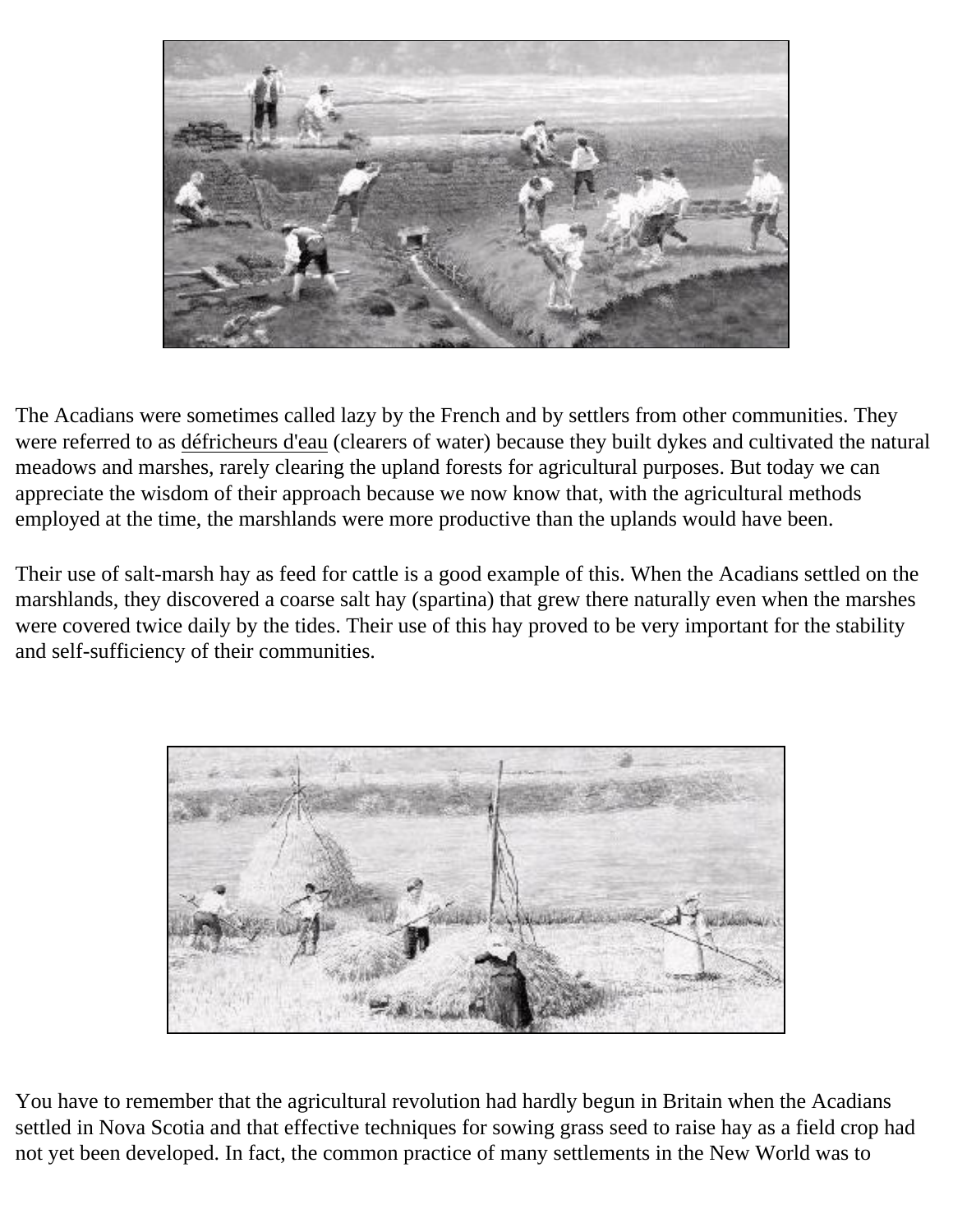butcher most of the farm animals in the fall, because of the difficulty of gathering enough fodder to keep them over the winter. As you can imagine, such settlements were very much at the mercy of external sources of supply for new animals in the spring.

The Acadians overcame this problem by their exploitation of the natural marsh grasses. After they had built dykes, and drained and dried the marshlands, finer grasses gradually replaced the coarser spartina which had thrived on the tidal flats.

But the Acadians continued to cut their salt hay on the seaward side of the dykes, where the land was covered by the tides as least in the spring and fall of the year and sometimes twice daily throughout the year. They harvested this hay with scythes and stacked it to dry on wooden platforms called staddles in English. These staddles were usually built just tall enough to raise the salt hay above the level of the highest seasonal tides.

The Acadians were thus able to maintain large numbers of cattle throughout the winter months, a feat which would have been impossible without salt-marsh hay.

Before 1755 the Acadians lived largely self-sufficient lives on their marshland farms. They tilled the soil and it yielded abundant crops of wheat, oats, barley, rye, peas, corn, flax and hemp. They also kept gardens in which they grew beets, carrots, parsnips, onions, chives, shallots, herbs, salad greens, cabbages and turnips. Cabbages and turnips seem to have been particularly important in their diet.

The Acadians kept cattle and sheep. Pigs roamed freely in the forest behind the houses and also fed on kitchen scraps and, in winter especially, on leaves and peelings from the cabbages and turnips which the Acadians often stored covered with straw in their gardens until they were needed. They seem to have eaten a lot of pork but relatively little beef, preferring to keep their cattle for milk, as working animals (i.e. as oxen), and for trade.

The Acadians supplemented what they produced on their small farms by hunting and fishing. They even brewed their own spruce and fir beer.

Theirs was a hard life but a good one, lived in a landscape which they understood and which they made work for them.